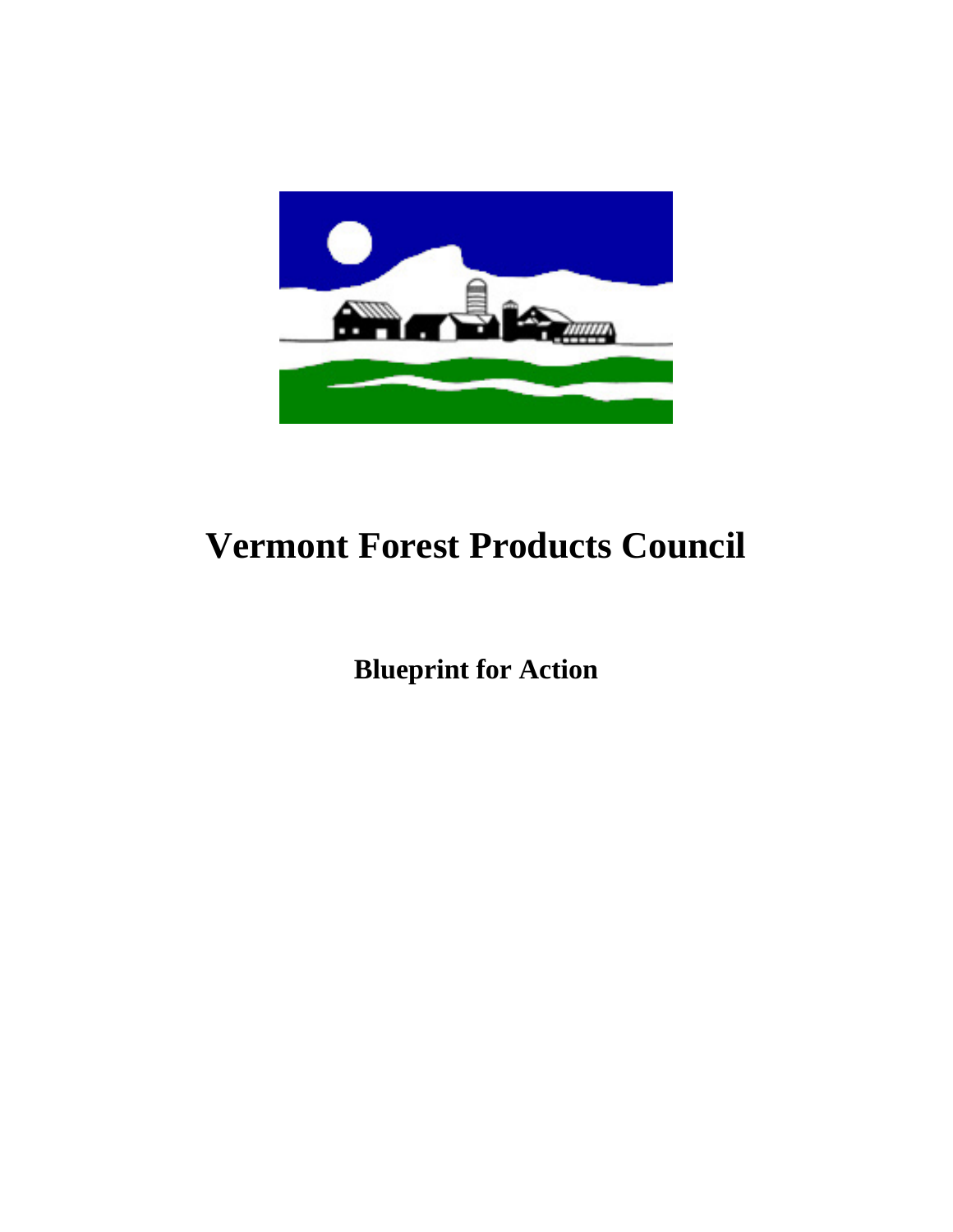# **Table of Contents**

| Vermont Council on Rural Development  16 |  |
|------------------------------------------|--|
|                                          |  |
|                                          |  |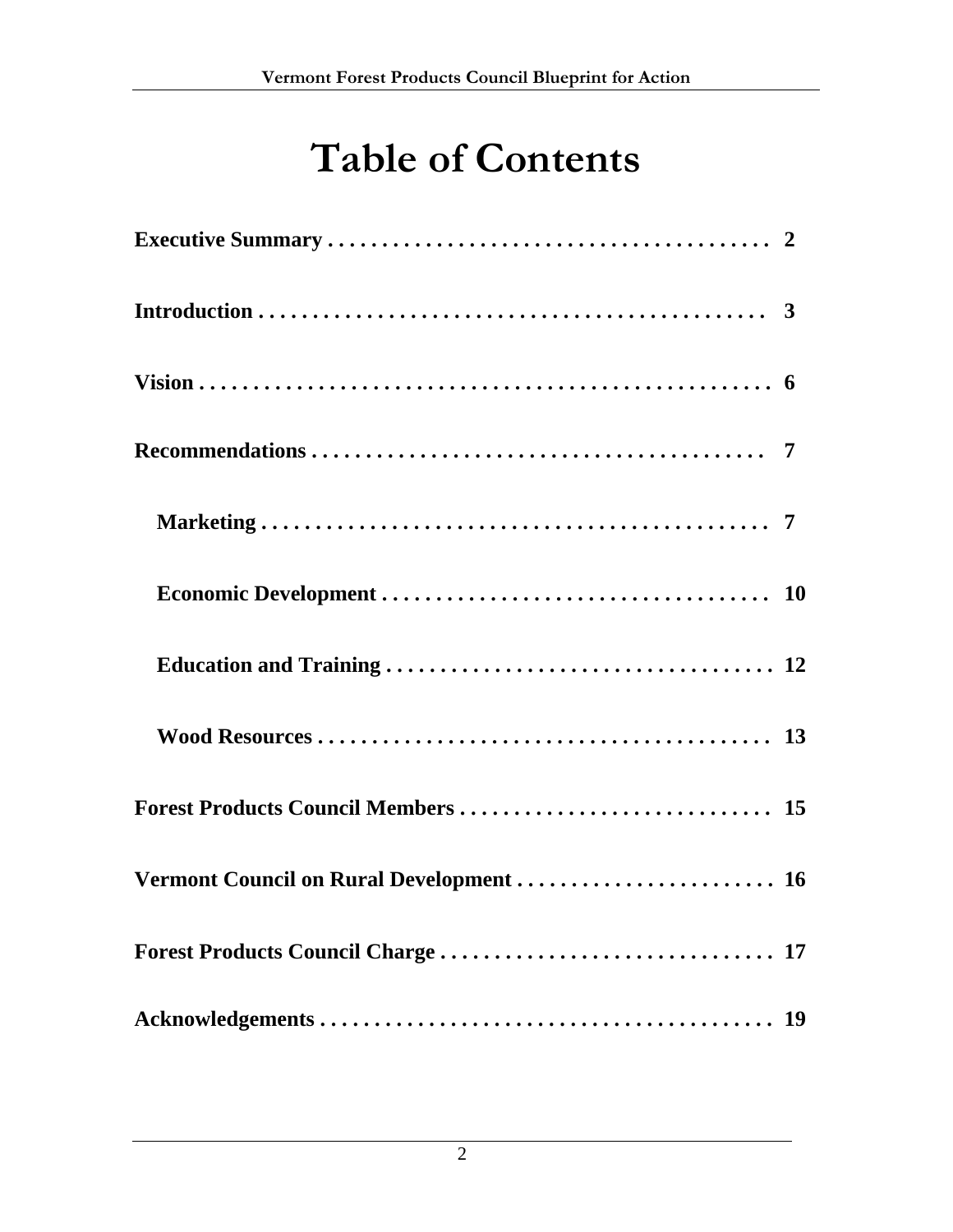# **Vermont Forest Products Council Blueprint for Action**

### **Executive Summary**

This Blueprint for Action is the result of two years of study by the Vermont Forest Products Council (VFPC) of the challenges to the value-added wood products industry.

It is designed to serve as an action plan to promote value-added wood manufacturing in the State of Vermont.

As such, it documents 24 action steps in four broad areas that the Douglas Administration, Legislature, and the industry itself should undertake to support in-state wood processing, manufacture, and craftsmanship.

The success of the value-added forest products economy (and ultimately, the conservation of Vermont's "working landscape") depends on progress in four areas outlined in this report: Marketing, Economic Development, Education and Training, and Wood Resources.

**Marketing:** A **"**Vermont Brand" for value-added wood products should be built and marketed with all appropriate resources from state marketing agencies and the industry working together. Marketing should include trade shows, an annual Vermont Showcase, and ongoing public relations.

**Economic Development:** The forest products economy needs increased state agency support, working capital, technical assistance, and improvements to the Workers' Compensation system.

**Education and Training:** Educational opportunities needed by the industry range from employee leadership skills to education in public schools about Vermont's natural resources economy.

**Wood Resources:** To ensure a viable wood supply to businesses in the state, market linkages should be established, wood utilization for energy and timber stand improvement encouraged, and education of private landowners by County Foresters supported.

This report is a call to leadership—from the Governor's office and Statehouse to united leadership within the forest products industry sector—toward a viable wood products economy providing jobs and supporting rural communities throughout the State of Vermont.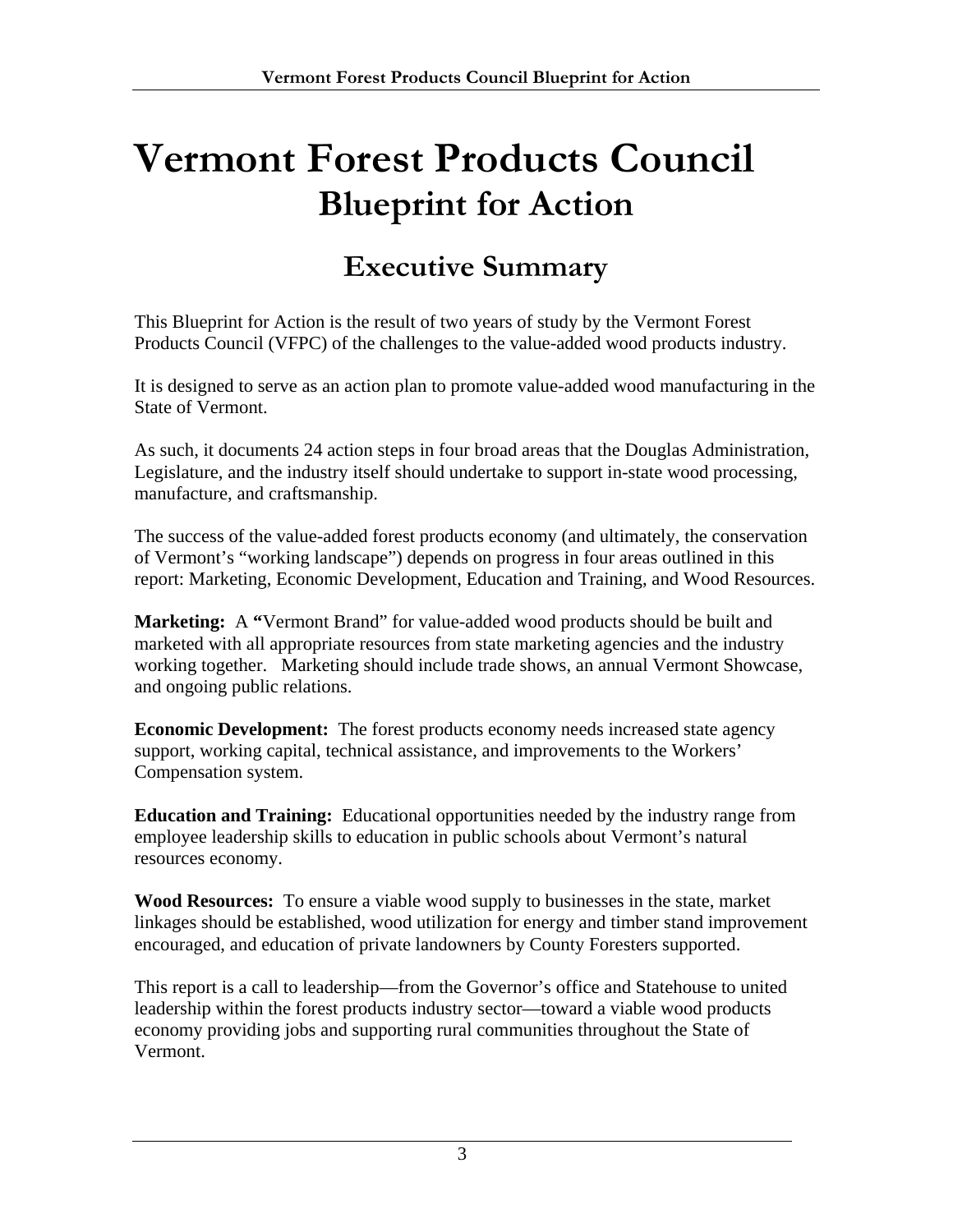## **Introduction**

Challenged by national and international competition, Vermont's forest products industry needs and deserves both public and private leadership support in order to succeed in the future.

It is in the general interest of the State of Vermont to encourage a vital forest products sector and particularly to enhance opportunities and build conditions to capture the highest value for the resource as possible. Toward that end, the Vermont Forest Products Council was established to build a comprehensive set of policy recommendations in support of the value-added forest products economy.

### **The Working Landscape**

The "working landscape" of Vermont's fields, farms, and forests is a unique rural resource, one that is both renewable and sustainable. The landscape that Vermonters love and tourists come to visit is, and will be for the foreseeable future, largely the product of the cumulative decisions of private landowners and managers.

Vermont will not maintain its working landscape through preservation alone. The conservation of that landscape, and the vital rural communities that have produced it, will depend on the success of the forest products economy. Since most forestland in Vermont is privately owned, positive forest stewardship must be economically viable in order to provide an *economic* foundation for landowner decisions around development. Too often, these decisions are misunderstood or under-appreciated, and it is assumed that the state makes the essential decisions on land use. In fact, since 80% of the forested land in the state is in private hands, decisions about the landscape are driven by family and farm economies as much as or more than government policy.

It would be a mistake to plan to save the working landscape through regulation alone. We must ensure that forestry and the forest products economy are viable. By supporting the success of those who have worked the land, in some cases for generations, and who steward the natural resources of the state, we support the economic basis that has produced the open land and healthy forest that is their legacy.

### **The Economic Impact of the Industry**

The economic impact of the forest and wood products industry in Vermont was modeled and the results summarized in a January 2001 report produced for the Vermont Department of Economic Development.<sup>1</sup> Some of the report's findings included: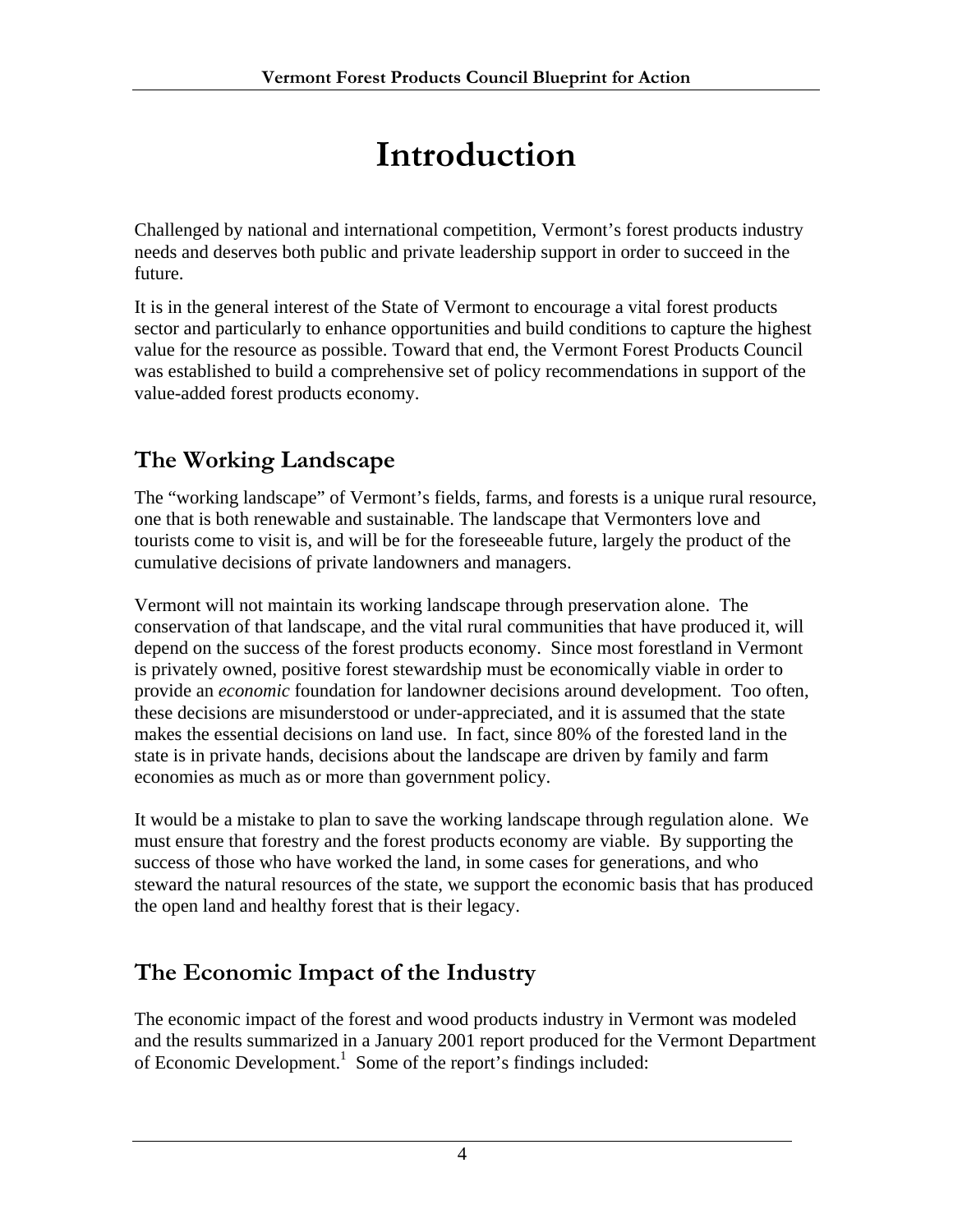- The industry accounted for 18,463 direct and indirect full-time and part-time jobs in 2000, or about 6.2% of the total statewide job opportunities.
- The industry generated more than \$330 million in personal income in 2000.
- The industry generated more than \$24.9 million in taxes and other revenues to the state in 2000.
- In addition to its economic benefits, the industry also is a vital part of the rural working landscape, helps support the existence of commercial forestland, and has important relationships with the tourism and recreation sectors.

As the statistics above demonstrate, the forest products sector is a critically important feature of Vermont's economic development, one that supports the image or "brand" of the state, draws tourists, and serves as a vital feature of the "quality of life" here that attracts new enterprises. This role is magnified when we consider where the industry is located and the jobs it produces in parts of the state that may lack other industries. The forest products economy is overwhelmingly rural and plays a disproportionately important role in the viability of the rural communities.

### **Value-Added Forest Products**

Vermont's value-added forest products economy today faces many challenges. It must respond to a competitive global economy with a strategic plan for marketing, development, and coordination. It confronts difficulties in securing an adequate labor force and a sufficient wood supply. It faces the high costs of energy and insurance, complicated regulatory procedures, rapidly changing market dynamics, the need for effective technical assistance, current gaps in industry collaboration, the decline of the low-value wood industry in the U.S., a lack of a uniform marketing message, and a sometimes confusing or controversial image to the public. These challenges have contributed to the recent closures of several Vermont businesses in the primary and value-added industries.

To address these challenges, Vermont should promote trade in forest products that provides the best economic benefit, per unit harvested, to in-state landowners, rural communities and businesses; increases the proportion of value-added to raw material exports; and complements and rewards sound forest management.

Vermont's value-added wood products industry has tremendous potential to succeed and continue to enrich the lives of Vermonters. Our hardwood forests provide a renewable resource of premium quality. Many of the state's wood products businesses are small, unique, adaptable, and innovative. Vermont's tradition of craftsmanship and design and our environmental reputation can, if systematically promoted, provide a real marketing edge.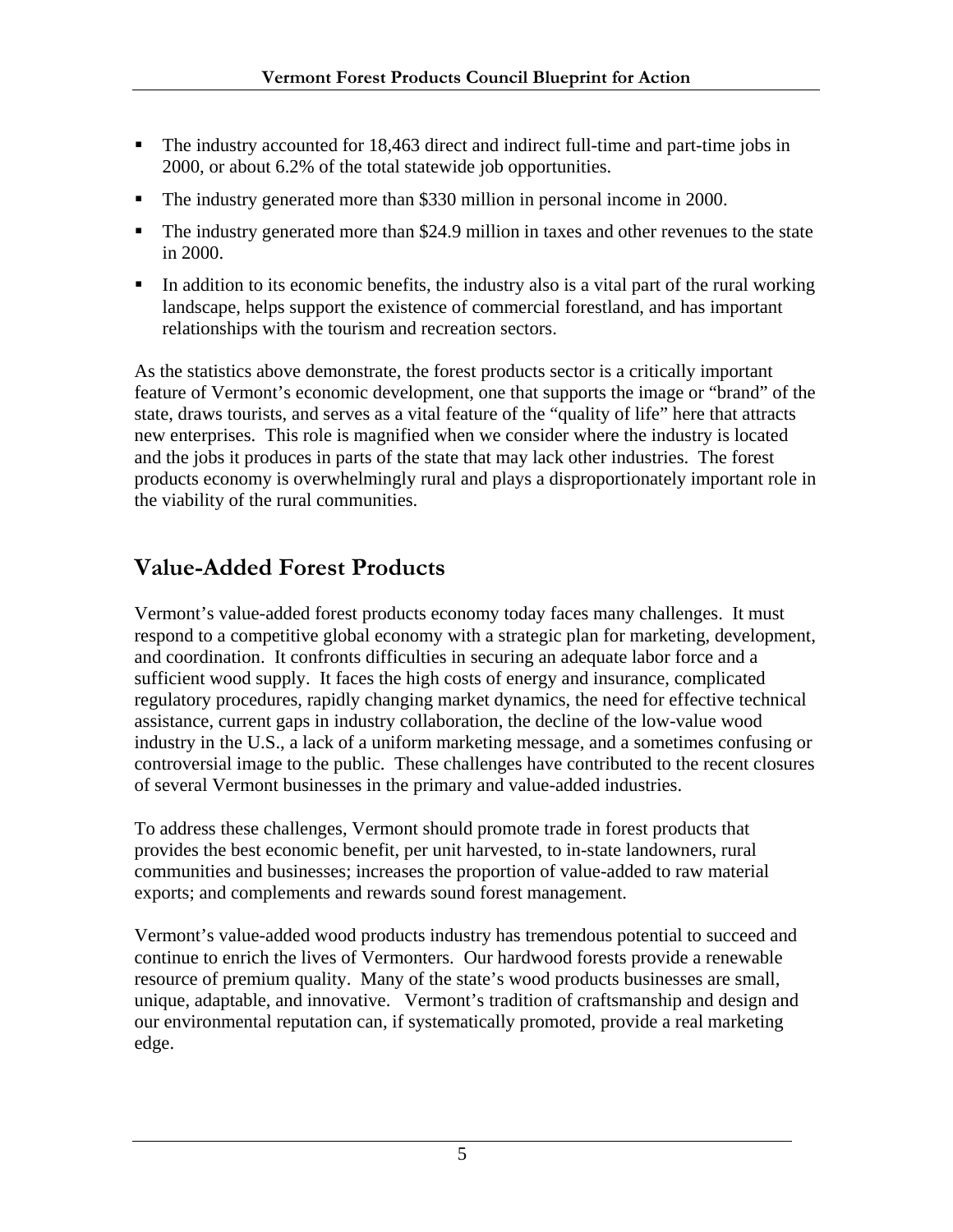### **The Work of the Vermont Forest Products Council**

Founded and produced by the Vermont Council on Rural Development, the Vermont Forest Products Council consists of 11 members, along with a coordinator to support the group's work. The group held its first meeting in June 2001, and has met regularly since then; this report represents the completion of the VFPC charge.

VFPC began its work with a full review of the relevant history of policy studies connected to the forest products sector, including those produced by the Forest Resources Advisory Council and the Northern Forest Lands Council. While these efforts are historically significant and had important results for the industry, both made significant economic development recommendations that, in the end, were either ignored or lost in subsequent debates about particular forest practices. While stewardship practices are important to the industry and to Vermonters, too often public debates have concentrated on arguments around definitions of "sustainability," overshadowing equally important concerns about the *viability* of the industry. The VFPC sought to build on the important economic development recommendations from earlier studies, directing research and inviting speakers to provide information to the group on key issues. In addition, the VFPC monitored and sought to coordinate its work with on-going related efforts, including the Vt. Dept. of Economic Development's wood products marketing initiative and projects of other state agencies and non-profit organizations.

### **A Call to Leadership**

The Vermont Forest Products Council looks to the Governor of the State of Vermont as a leader who can support forest stewardship and the forest products industry. The Governor is in a critically important position to describe the crucial role the industry plays in the Vermont economy, supporting healthy rural communities and a thriving working landscape. We encourage Vermont's leadership to celebrate Vermont's reputation for quality from "tree to table;" and to commend the forest products industry for the progress it is making today.

The VFPC also requests that the Governor require state agencies to review the effectiveness of administrative rules regarding business development in order to address existing barriers and build opportunities for the advancement of wood products businesses.

At the same time, VFPC challenges industry groups and other stakeholders to work together to strengthen mutual responses to the opportunities ahead. Toward that end, the primary and value-added wood products industries should form a new strategic alliance that works for the long-term benefit of both.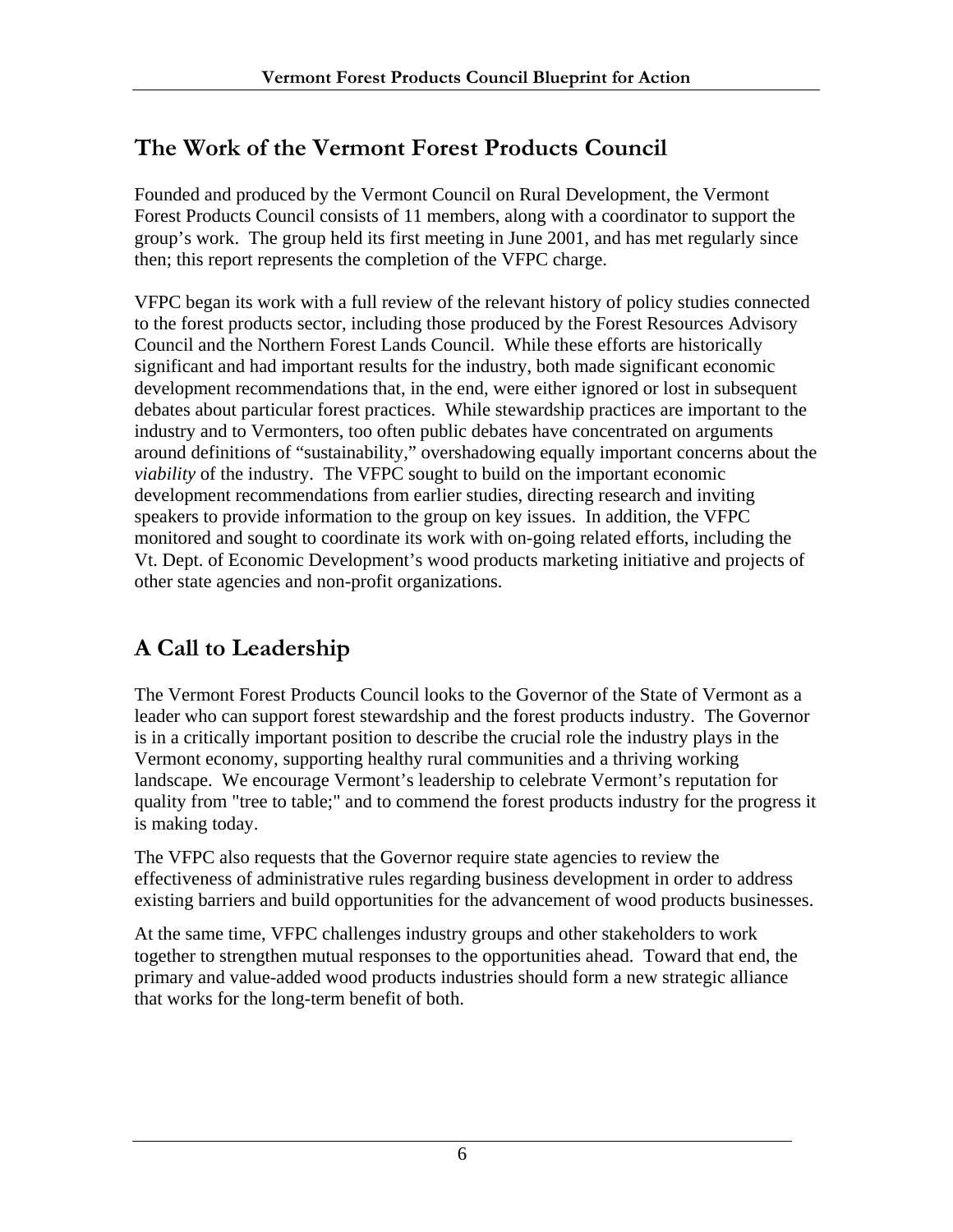## **Vision**

The Vermont Forest Products Council envisions a future in which:

- Vermont forests continue to be well-managed for harvests of high-value timber, clean water, and wildlife habitat and where increased value-added processing supports the economies of the state's rural communities.
- Viable low-value markets and state policies support long-term forest stewardship.
- The working forest is understood to provide positive economic and ecological returns to rural communities and is valued for its economic role in producing the working landscape.
- Foresters, loggers, mill workers, wood manufacturers, craftspeople and artists are respected for their role in an ecological economy and for their production of needed valued-added goods.
- The design, quality, and tradition behind Vermont forest products earn them a competitive edge within the state and globally.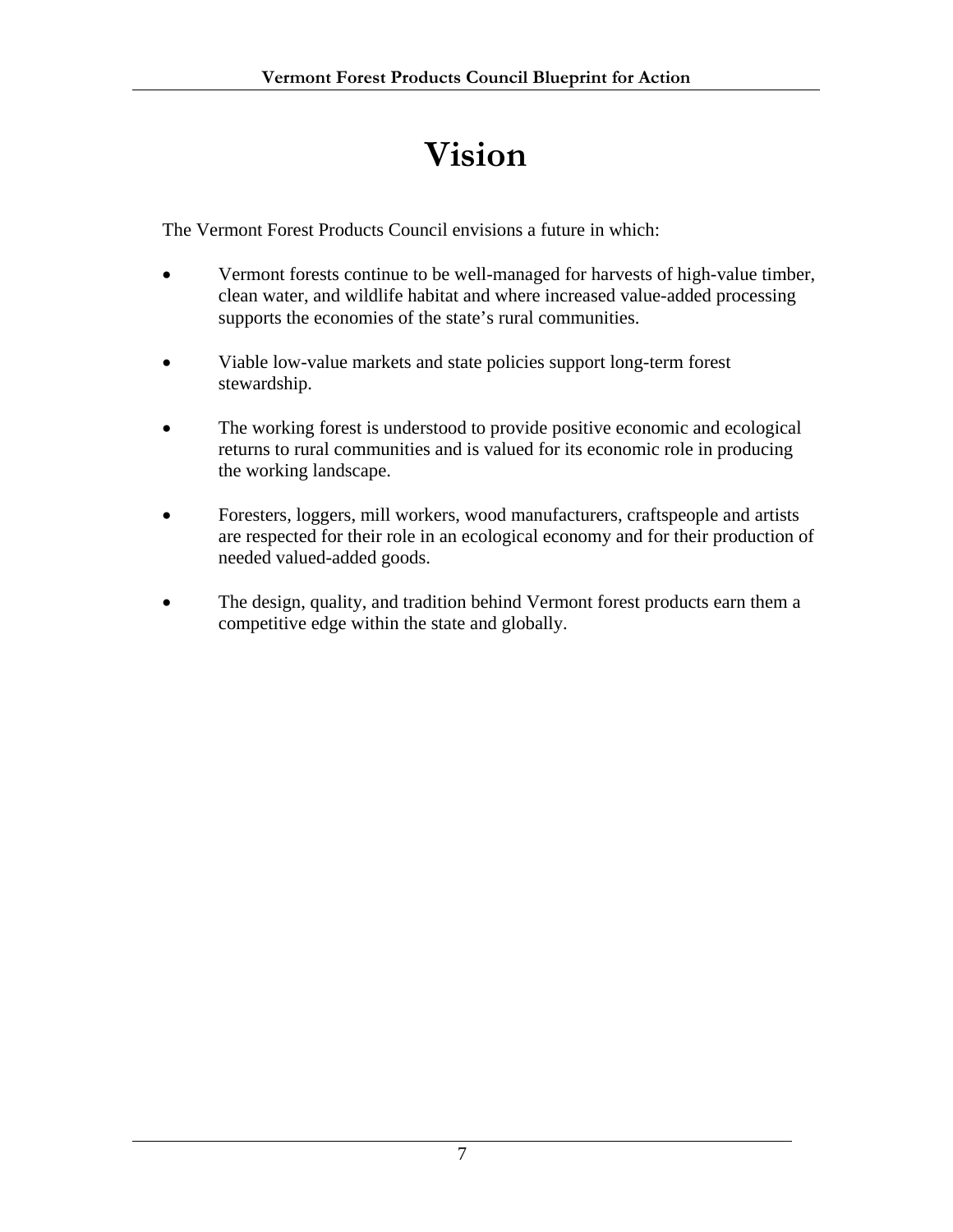## **Recommendations**

### **Marketing**

#### **1) Vermont Wood Products Brand**

The Vermont Wood Products Marketing Council should organize a collaborative, statewide effort among wood products mills, manufacturers, and craftspeople to cooperatively market Vermont wood products through the Vermont brand, so that each product advertises all the others. Landowners, foresters, loggers, mill-owners, valueadded manufacturers, and environmentalists should back the work of the Vermont Wood Products Marketing Council around the Vermont brand, and should expand the initiative to include other public education efforts that advance common goals.

#### **2) State Marketing Efforts**

The state should expand the role of the Vermont Department of Tourism and Marketing into economic development initiatives in order to increase the visibility of the wood products industry in state agency promotional efforts. The Department of Tourism and Marketing and other appropriate agencies should:

- a) **State website.** Make available to the wood products industry at no charge all existing state website possibilities for listing businesses, products, events, and tours (including ThinkVermont.com and Vermontvacation.com).
- b) **Welcome centers and rest areas.** Offer the Vermont wood products industry all possible marketing and public relations opportunities at Vermont welcome centers and rest areas, including the use of Vermont wood products in constructing and furnishing the centers, a presence on interactive screens and permanent display panels, placement of wood products in rotating temporary displays such that wood products are always featured in at least one center, and distribution and display of Vermont wood products brochures at all centers at no charge.
- c) **Regional Marketing Organizations.** Assist the wood products industry in identifying opportunities and establishing on-going productive relationships with regional marketing organizations, including participation in regional field days and other events.
- d) **Factory Tours, Open Studios, and Other Demonstration Sites.** Assist the wood products industry in creating a statewide factory tour and open studio/showroom program (including signage, publications, and promotional efforts) that could begin with an open studio/factory weekend similar to that presently sponsored for the Vermont Crafts Council.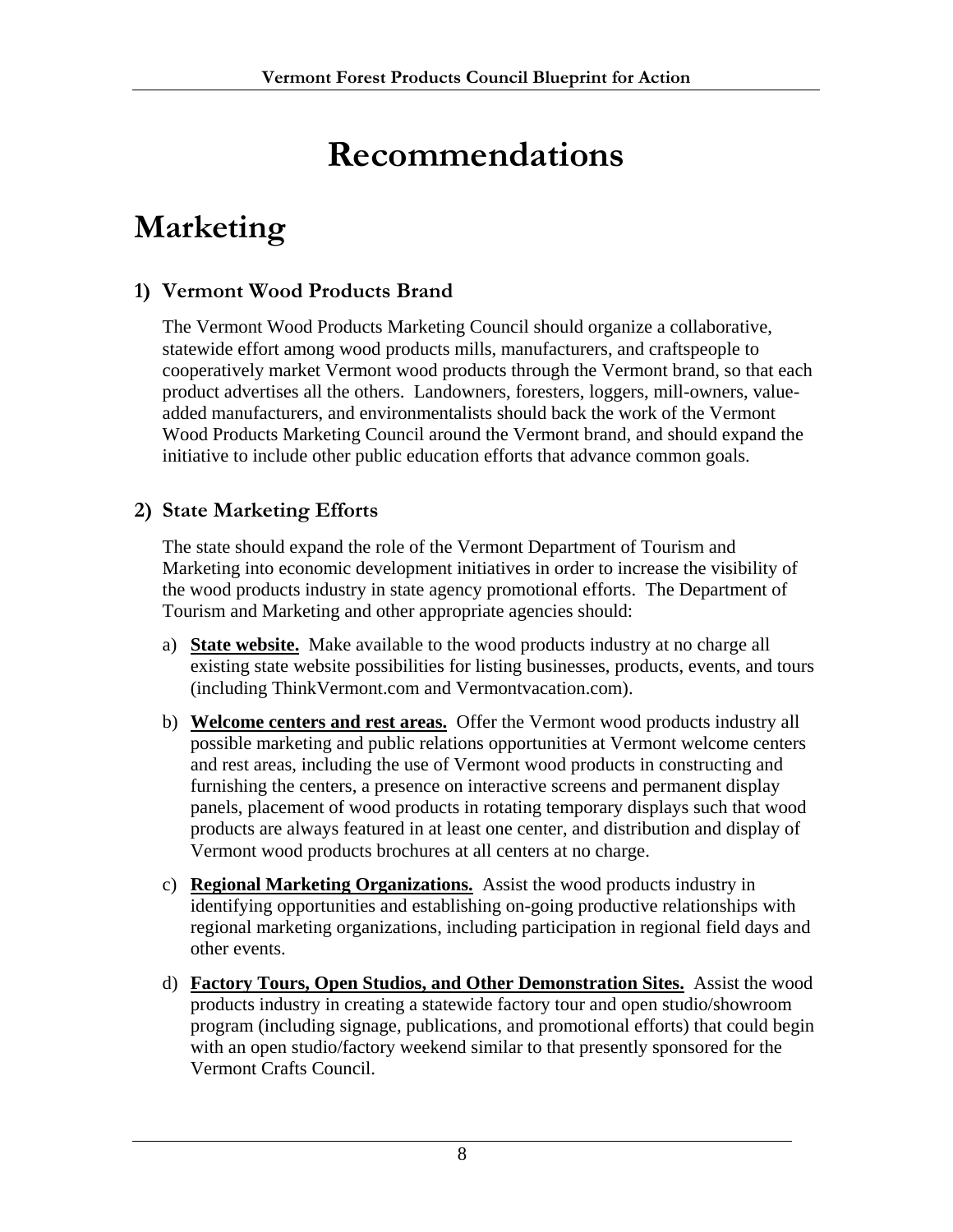- e) **Presence at Lodging Facilities.** Help to facilitate the placement and showcasing of Vermont wood furniture and other wood products in Vermont inns and other lodging facilities through assistance in developing a presence at the annual Vermont Business Expo and the Vermont Lodging and Restaurant Association Showcase (industry trade show).
- f) **Marketing Theme.** Add a sixth marketing theme titled "working forest heritage" to the Department of Tourism and Marketing's five marketing themes; and develop promotions based upon this theme of an equal magnitude as the efforts expended on the other themes.
- g) **Liaison.** The Vermont Wood Products Marketing Council should act as liaison between the wood products industry and the Department of Tourism and Marketing (and other state agencies) to promote the industry to tourists and Vermonters.

#### **3) Trade Show Support**

The State of Vermont should provide matching funds to publicize and promote the Vermont brand at wood products trade shows, such as the annual International Home Furnishings Market® in High Point, North Carolina. The primary purpose of such a presence would be to raise potential future purchasers' awareness of the key brand attributes of Vermont wood products. The Vermont Wood Products Marketing Council, working in full partnership with other organizations and agencies, should coordinate this effort on behalf of the industry.

#### **4) Public Relations**

The Vermont Wood Products Marketing Council should develop a collaborative and statewide effort among wood products mills, manufacturers, and craftspeople to actively seek and compile stories of good forest stewardship and product craftsmanship from Vermont wood products businesses. These stories should be forwarded, for example, to the Vermont Department of Tourism and Marketing to post on the state tourism website, and to Vermont and national reporters.

#### **5) Legislative Affairs**

A collaborative and statewide effort among wood products mills, manufacturers, and craftspeople should be developed to connect the industry with legislators. Efforts should include bringing wood manufacturers and craftspeople, along with their products, to the statehouse to talk directly with legislators about their businesses and issues.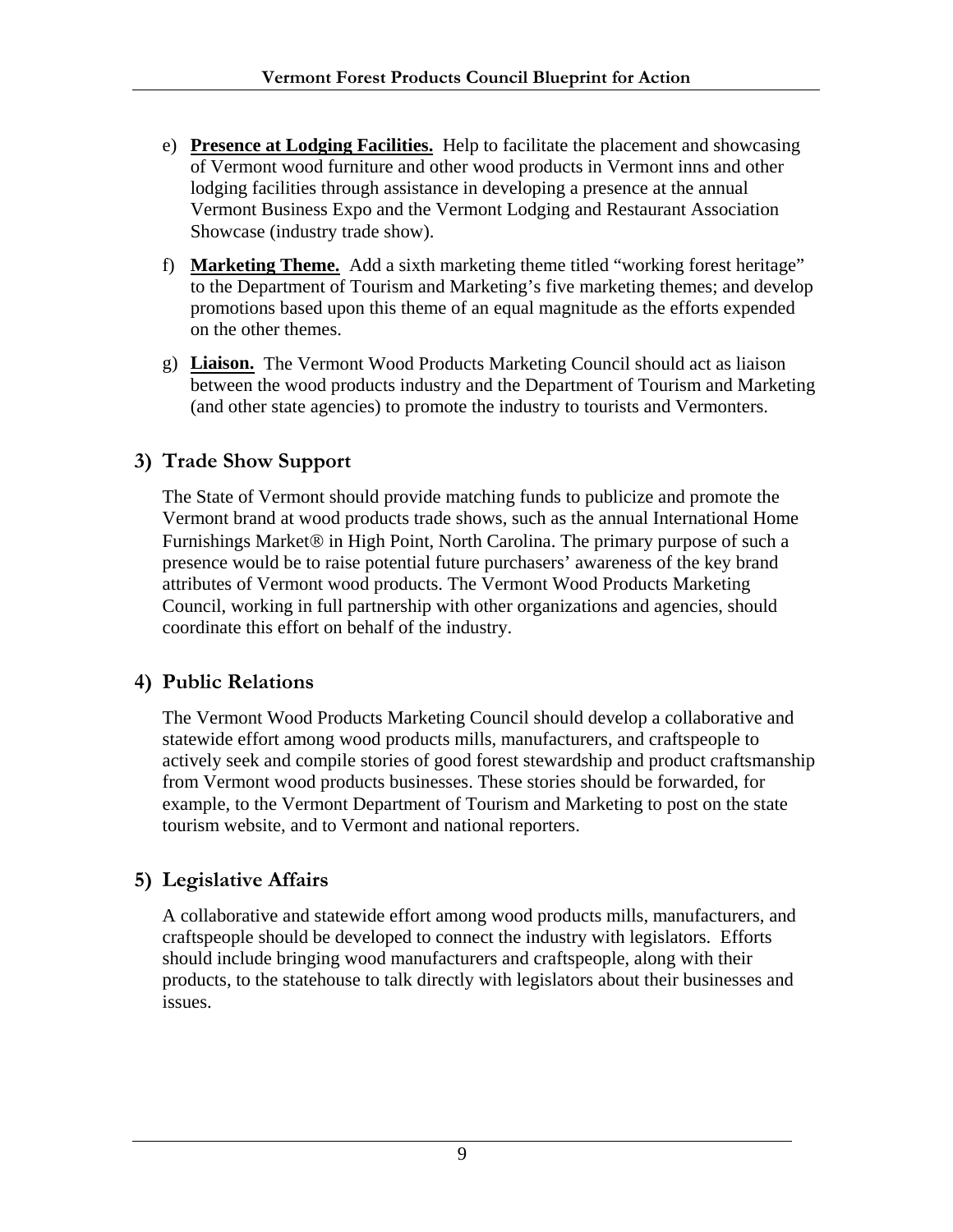#### **6) Annual Showcase for Vermont Wood Products**

The Vermont Wood Products Marketing Council should convene a yearly event to showcase the Vermont wood industry and its products.

- a) **Design Competition.** A design competition should be held for Vermont wood products, which could be included in the annual showcase or independently. The design competition should include products made from low-grade wood grown in Vermont. In conjunction with the showcase event, tours of working forests and an operating sawmill also should be planned.
- b) **State Co-Sponsorship.** The state should co-sponsor the showcase with the industry, and should provide matching funds annually to help organize and promote the showcase.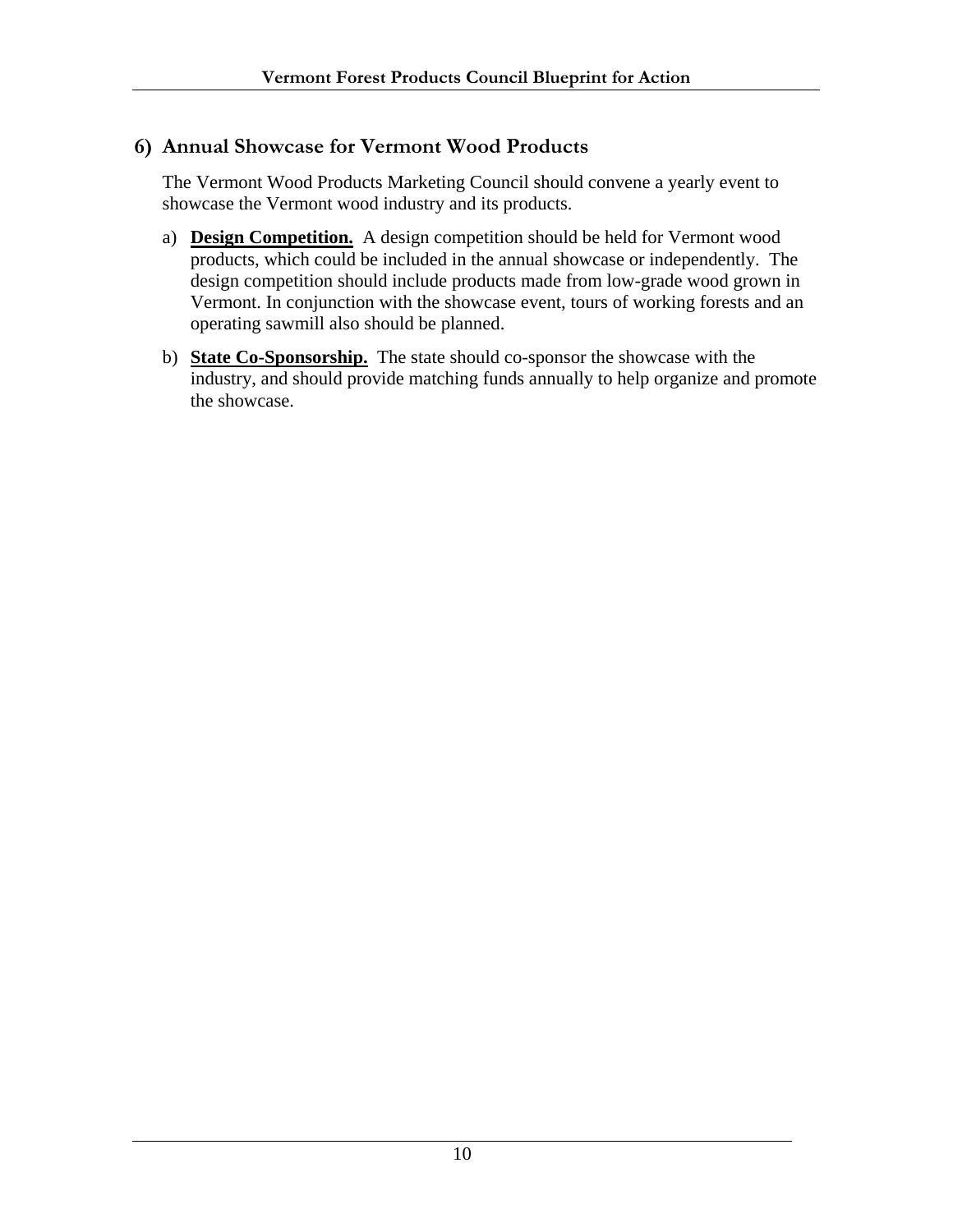### **Economic Development**

#### **7) Workers' Compensation Changes**

- a) **Improving Workers' Safety.** Forest products businesses should expand workers' safety training programs to incorporate and respond to risk management audits, and so reduce worker injuries.
- b) **Ombudsman for Employers.** Workers' Compensation costs are a clear impediment to competitiveness; communications between businesses and the Vermont Department of Labor and Industry should be improved to ameliorate this situation. Toward that end, the State of Vermont should designate a neutral ombudsman within the Department of Labor and Industry to assist employers in understanding the claims process; help employers understand the Workers' Compensation insurance market and what is offered; help educate employers about the up-front policies necessary to make claims processes smoother; help educate employers about the importance of VOSHA's consultation services; and assist employers in dealing with insurers during claims.
- c) **Reducing Costs.** The State of Vermont should examine Workers' Compensation insurance programs with the goal of reducing costs. Some practices to consider include: establishing self-insurance pools; establishing tiered rates that recognize experience; establishing a state-sponsored private insurance pool that uses a tieredrate structure; discounting employers' annual Workers' Compensation insurance premiums if they provide employee safety training; revising liability statutes to limit third-party suits; controlling health care costs; better guarding against fraudulent claims; enacting mechanisms that more quickly resolve disputed claims; improving adjudication claims by the Deptartment of Labor and Industry; and evaluating the way issues surrounding pre-existing conditions are managed.

#### **8) State Agency Support**

In order to make better use of state resources to promote the state's rural economy, the Vermont Agency of Commerce and Agency of Natural Resources should annually reevaluate the programs and assistance they provide to the forest products industry sector, and should make a recommendation to the governor regarding support of the sector.

#### **9) Working Capital**

The Vermont Economic Development Authority should offer its agricultural programs, including working capital, to primary and value-added wood companies.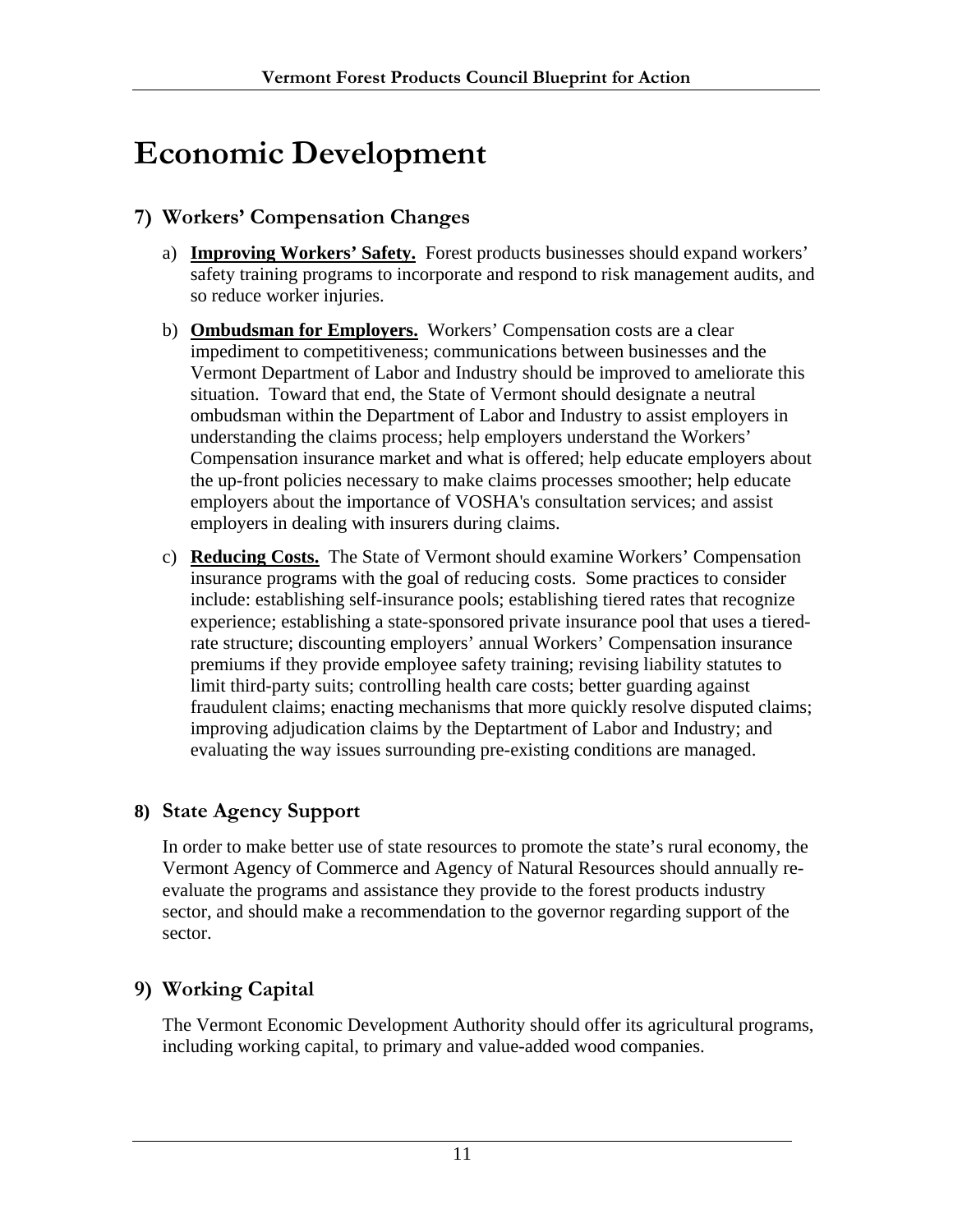#### **10)Forest Service Economic Action Program**

Vermont's Congressional delegation should work to restore full funding to the Forest Service Economic Action Program to support improvements in Vermont's forest products economy through capacity-building grants and technical assistance.

#### **11)Business Transfers**

The Vermont Department of Economic Development, working with other partners, should provide technical assistance and outreach to help facilitate the transfer of businesses in cases where current owners seek to sell their wood products businesses to heirs or employees.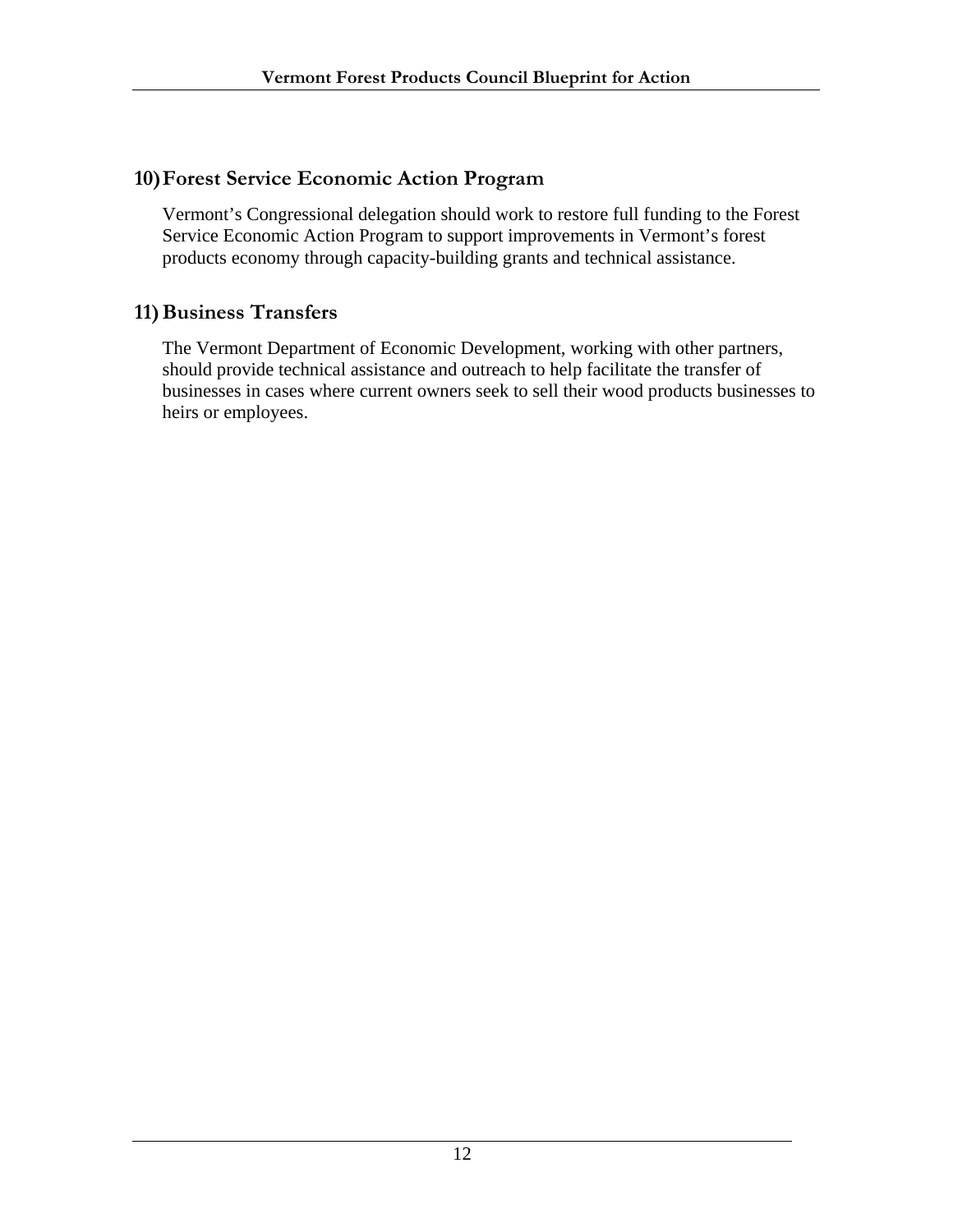## **Education and Training**

#### **12)Educational Standards**

To integrate forest products and Vermont's natural resource economy into public school curriculums, the Vermont Department of Education should revise the Science, Math, and Technology Standards, including the Natural Resources Standard, in *Vermont's Framework of Standards and Learning Opportunities*. This revision should require specific Kindergarten  $-12^{th}$  grade curriculum on Vermont forests, forest products, and the natural resources economy.

#### **13)School Curriculum**

Based on the revised Natural Resources Standard (Recommendation #12), a balanced forestry and forest products standards-based curriculum should be commissioned by the Vermont Department of Education and distributed as a model to Vermont public schools. The curriculum should build on the forest curricula already available.

#### **14)State Employee for Forestry Education**

The Department of Education should fund one-half of a full-time employee to coordinate forestry education programs, to match the support of the Department of Forests, Parks, and Recreation. The Department of Forests, Parks, and Recreation should continue to fund one-half of a full-time employee to coordinate Project Learning Tree, the state naturalist program, and other forestry education programs.

#### **15)Promotion to Educators and Students**

The Vermont Wood Manufacturers Association should work with other industry groups to promote the image and importance of the wood products industry and employment opportunities within it to educators and mainstream and vocational students, including marketing the industry to guidance counselors and at career days.

### **16)Business / Employee Leadership Skills**

Because employee-led innovation and strategic thinking builds productivity and because a creative workforce is resilient, wood products businesses in cooperation with the Department of Employment and Training and educational institutions should create a business / entrepreneur / employee apprenticeship program that promotes broad business leadership skills. Vermont should build a reputation for innovative business as it builds its reputation for design.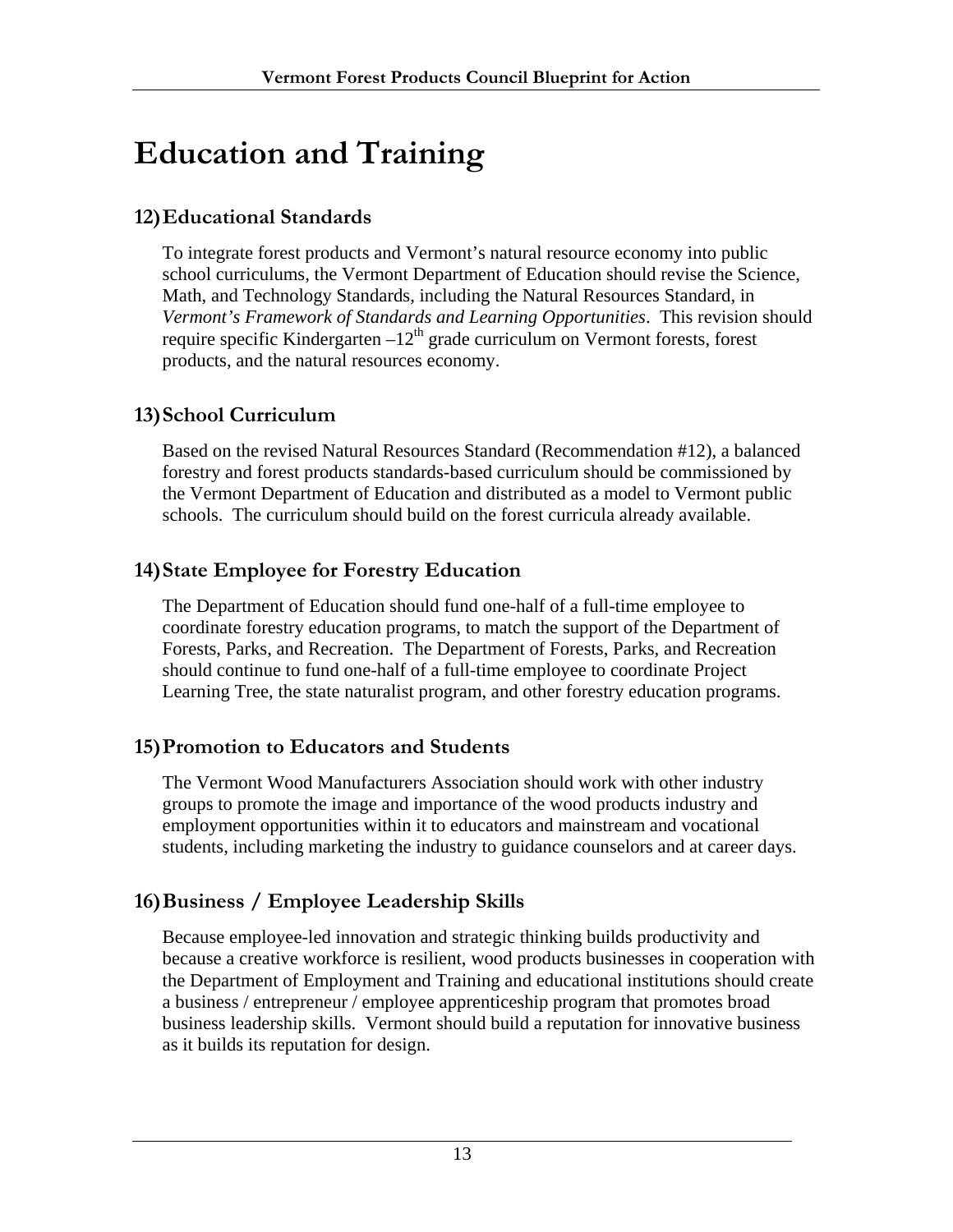### **Wood Resources**

#### **17)Market Linkages**

In order to promote the in-state use of Vermont-grown wood, the Vermont Department of Forests, Parks, and Recreation should strive to facilitate market linkages between Vermont landowners, mills, manufacturers, state lands, and retail development. State government and the wood products industry should improve the process for connecting Vermont wood products businesses with the types of wood they need and the types available in Vermont, making it easier for more businesses to purchase Vermont-grown wood. Toward this end, a web-based clearinghouse for Vermont forest products should be developed.

The business-to-business application should start with a place for manufacturing companies of finished products or project managers to find the resources they need for their projects. Utilizing the Vermont Department of Economic Development's Vermont Business Assistance Network (VBAN) and partnering with the Vermont Sustainable Jobs Fund's Cornerstone Project, the State should look to set a pilot program between wood suppliers and wood manufacturers.

#### **18)Wood Utilization**

- a) **Wood Use for Energy.** The wood manufacturing industry is energy-intensive and faces high energy costs. Therefore, the state and other organizations should promote the use of wood processing residues as value-added co-products from the wood products industry. In addition, they should provide assistance to Vermont commercial and industrial businesses, communities, and institutions to generate more electricity, space and water heat, and process heat from the residues using existing and emerging technologies. Toward that end:
	- i) **Net Metering.** The state should amend the current net metering legislation to include biomass power generated on-site by wood products manufacturers using up to 150 KW of clean-burning wood energy systems.
	- ii) **Renewable Portfolio Standard.** The legislature should pass a renewable portfolio standard that includes biomass energy use for electricity.
	- iii) **State Policy on Wood Burning.** The Vermont Agency of Natural Resources should issue a consistent policy on wood burning for energy.
- b) **Timber Stand Improvement Programs.** In order to promote and facilitate the sustainable production of a high-quality timber resource for Vermont's forest products producers and to promote the economic viability of long-term forestland ownership: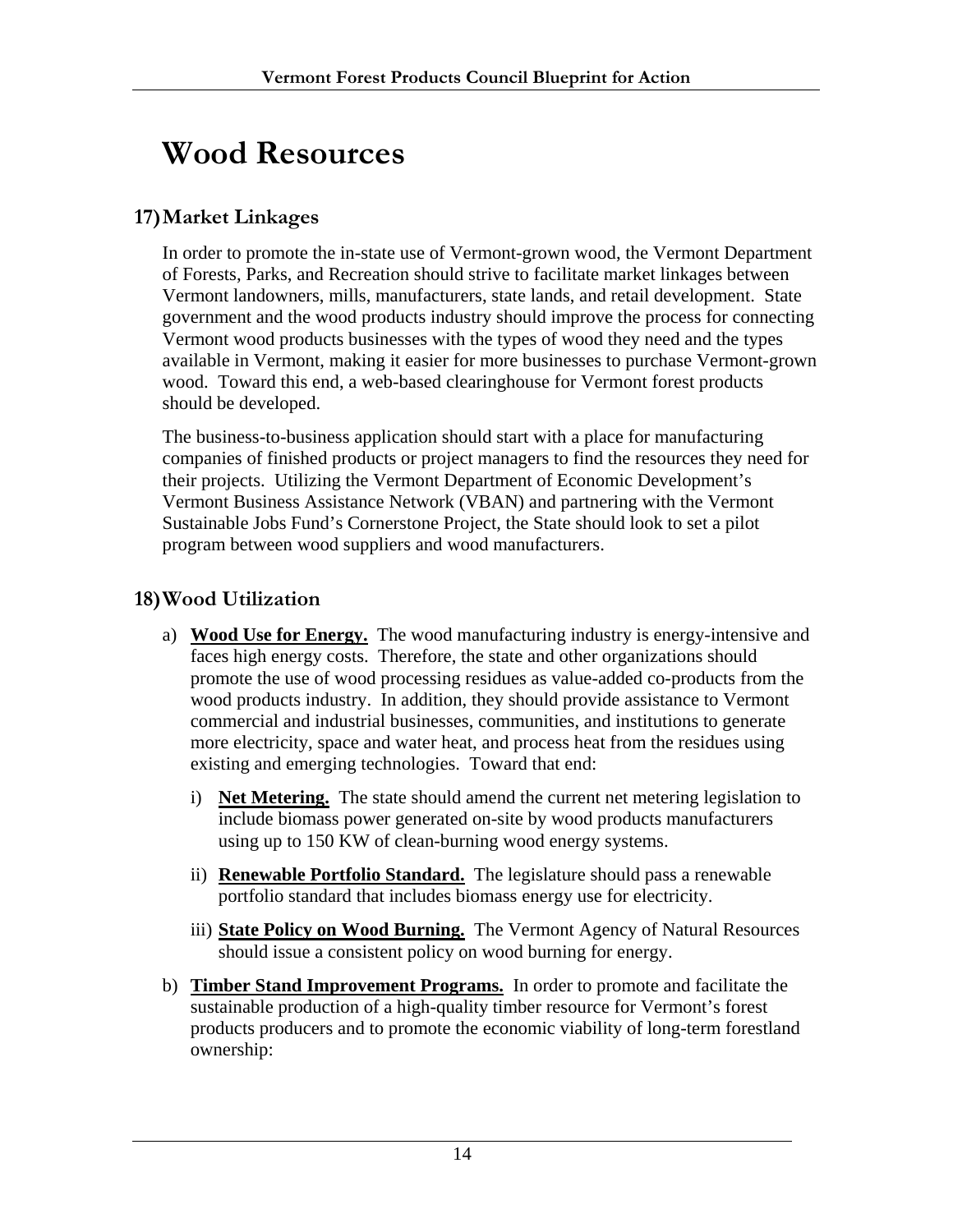- i) **Regional Request for Federal Funds.** The timber stand improvement programs should be revived in Vermont. Toward that end, a regional request for federal funds should be made by the Vermont Department of Forests, Parks, and Recreation, and other neighboring states.
- ii) **Congressional Delegation Request for Federal Funds.** Vermont's Congressional delegation should lobby to restore federal funding for timber stand improvement programs.
- c) **Wood Utilization Funding.** The state should restore and maintain full staffing and funding to the wood utilization section of the Vermont Department of Forests, Parks, and Recreation (estimated at \$100,000 annually) in order to provide tools to undertake a range of expanded activities, including outreach to Vermont companies to encourage them to use Vermont-grown wood; seminars for the wood products industry (e.g., on how to use red maple in Vermont wood products); and other projects promoting Vermont value-added operations.

#### **19)State Use of Vermont Wood Resources**

The State of Vermont should require that all state Departments, Offices, and Agencies use, and require their contractors and consultants to use, wood products that originate from and are manufactured by in-state sources, whenever cost-effective and to the extent practicable.

#### **20)Current Use Benefits**

- a) **Forestlands.** Forestlands should continue to be eligible for Vermont's Use Value Appraisal Program (current use) with benefits that are equivalent to those granted to agricultural lands.
- b) **Forest Stewardship Education.** Non-industrial forest landowners are key to the success and viability of forest economy. To support education and encourage sustainable forest management among them, County Foresters should educate nonindustrial forest landowners about forest stewardship. The state should support development of active demonstration sites.
- c) **Funding Current Use.** Currently, County Foresters must administer the current use program, which leaves them little time to provide forest stewardship education to landowners. The state should fund the administration of the current use program (estimated at \$250,000 annually) to allow County Foresters time to educate nonindustrial landowners.

#### **21)Green Certification in State Forests**

State government should explore green certification for state forestlands as a way to help ensure a stable supply of certified wood.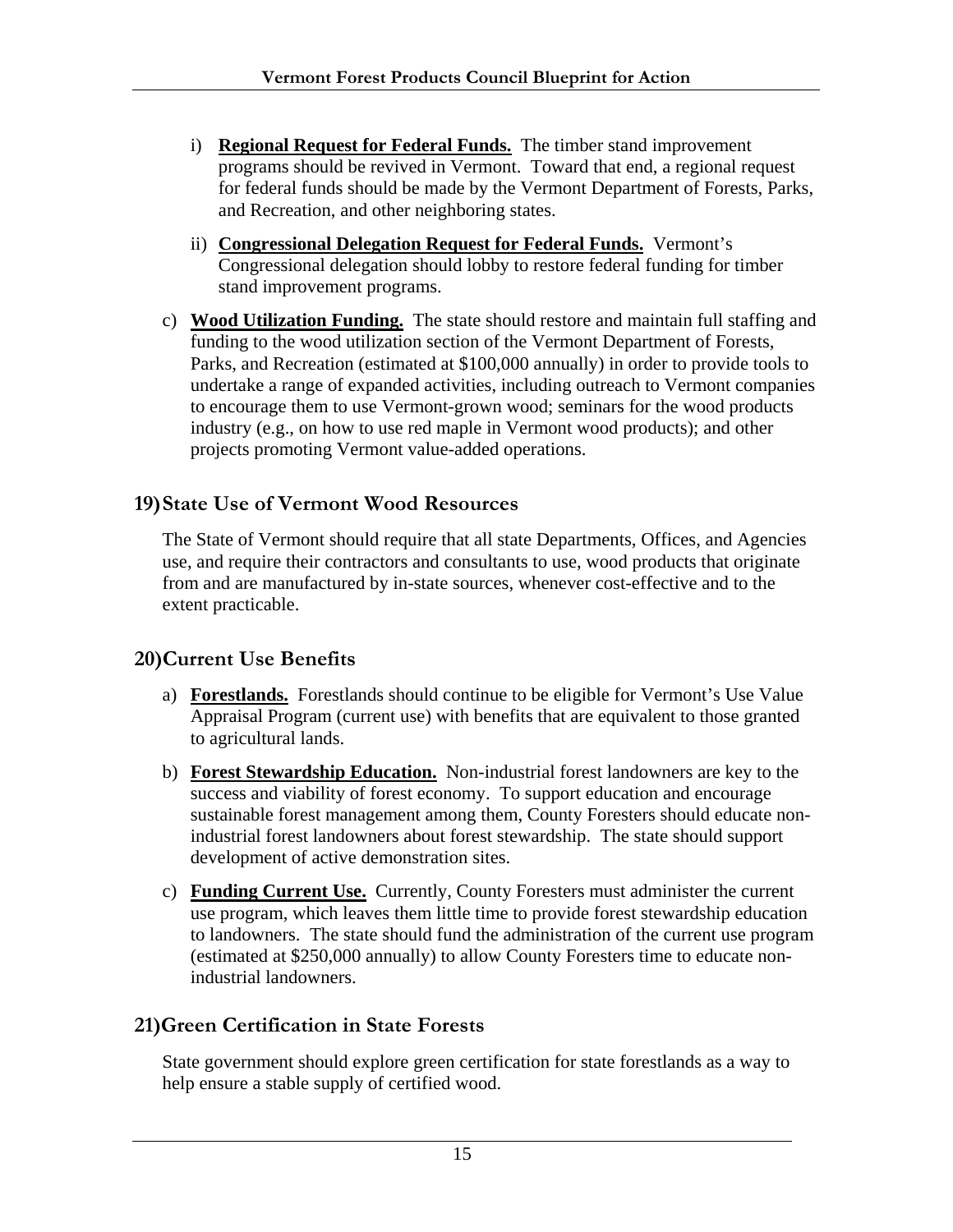### **Forest Products Council Members**

**Susan Bartlett**, State Senator from Lamoille County

**Tim Copeland**, Chief Executive Officer, Copeland Furniture

**Paul Costello**, Executive Director, Vermont Council on Rural Development

**Bill Johnson**, State Representative from Canaan (Essex County District)

**Mark Lorenzo**, Northern Forest Project Manager, National Wildlife Federation / Northeast Natural Resource Center

**Conrad Motyka,** (FPC member through 10/02), Former Commissioner, Vermont Department of Forests, Parks, and Recreation

**Mary Jeanne Packer**, Executive Director, Vermont Wood Manufacturers Association

**Jeff Parsons**, **FPC Chair,** Vice President, Beeken/Parsons, Inc.

**Albert Perry,** State Representative from Richford

**Charles Shackleton**, President, Charles Shackleton Furniture

**Richard Smith**, Deputy Commissioner, Vermont Department of Economic Development

**Jonathan Wood,** (FPC Chair through 12/02), Commissioner, Vermont Department of Forests, Parks, and Recreation

**Brenda Hausauer**, Coordinator, Forest Products Council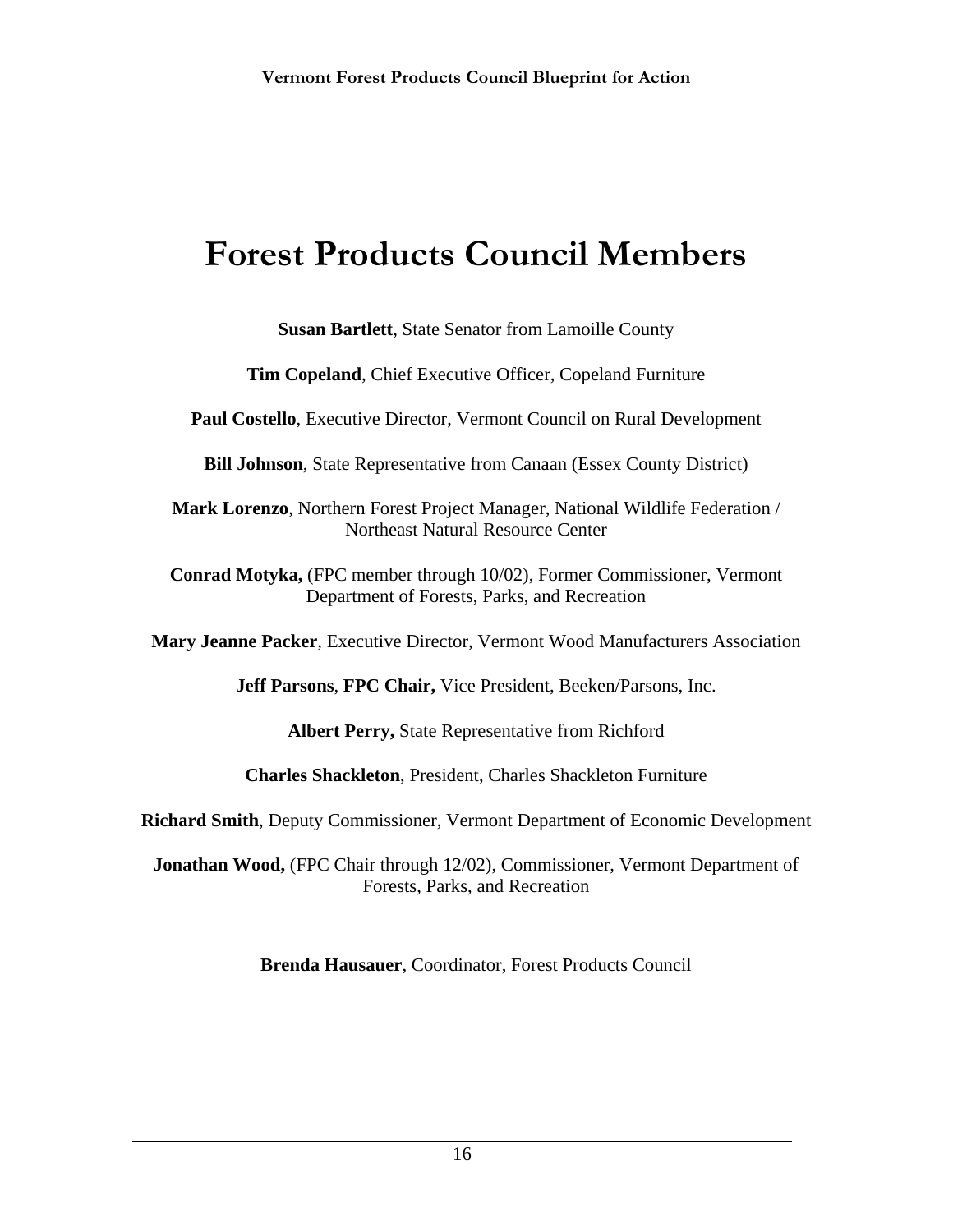### **The Vermont Council on Rural Development**

The Vermont Council on Rural Development (VCRD) is a non-profit organization dedicated to helping Vermont communities develop their capacity to create a prosperous and sustainable future through coordination, collaboration and the effective use of public and private resources. VCRD is non-partisan, with a board of federal, state, local, nonprofit, and private partners.

In 2000, the VCRD board formed a Forestry Committee to examine a variety of issues surrounding the primary and value-added wood industries. The Committee searched to find a point of consensus for action among the stakeholders that would advance the interests of the sector statewide. To that end, VCRD held a series of field visits to investigate how to support value-added wood processing with about 30 environmental organizations, mill and factory owners, and leaders in the industry. VCRD found widespread concern that much of Vermont's wood is being sent out-of-state for processing; all stakeholders wanted Vermont's rural communities to gain the highest possible value for their wood resource. In addition, stakeholders felt that the industry needed incentives rather than penalties to assist toward this goal.

While VCRD studied ways to support the wood products industry, Governor Dean's Development Cabinet also considered how to support the wood products sector. The Cabinet concluded that a comprehensive set of policy recommendations was needed to support and provide incentives for the value-added wood products sector.

As a result, VCRD established the Vermont Forest Products Council (VFPC) to build a common set of policy recommendations to promote value-added wood products in Vermont, building on research that had already been done. Membership on the Council was intended to include about 12 stakeholders who had leadership and vision within the sector, experience with wood products, and knowledge of the policy dialogue surrounding the industry. In addition, members were selected to ensure a full representation of the diverse concerns of the sector, so that the resulting recommendations would represent a general consensus. VCRD invited participants, set up a two-year framework for the Council's work, created a draft charge for the Council, appointed the chair of the Council, hired a coordinator, and oversaw facilitation of the group.

The VCRD Forestry Committee, now called the Working Landscape Committee, continues to oversee the work of the Forest Products Council. The VCRD Working Landscape Committee members are: Alexander L. Aldrich (Chair), Executive Director, Vt. Arts Council; Tom Berry, Senator Jeffords' office; Paul Costello, Director, VCRD; Barbara Grimes, General Manager, Burlington Electric Company; Steve Kerr, Secretary, Vt. Department of Agriculture; Jolinda LaClair, USDA; Bob Paquin, Senator Leahy's office; Ed Stretch, Executive Director, Gilman Housing Trust; David Tucker, Director, Vt. Office of Economic Opportunity; and Jonathan Wood, Commissioner, Vt. Department of Forests, Parks, and Recreation.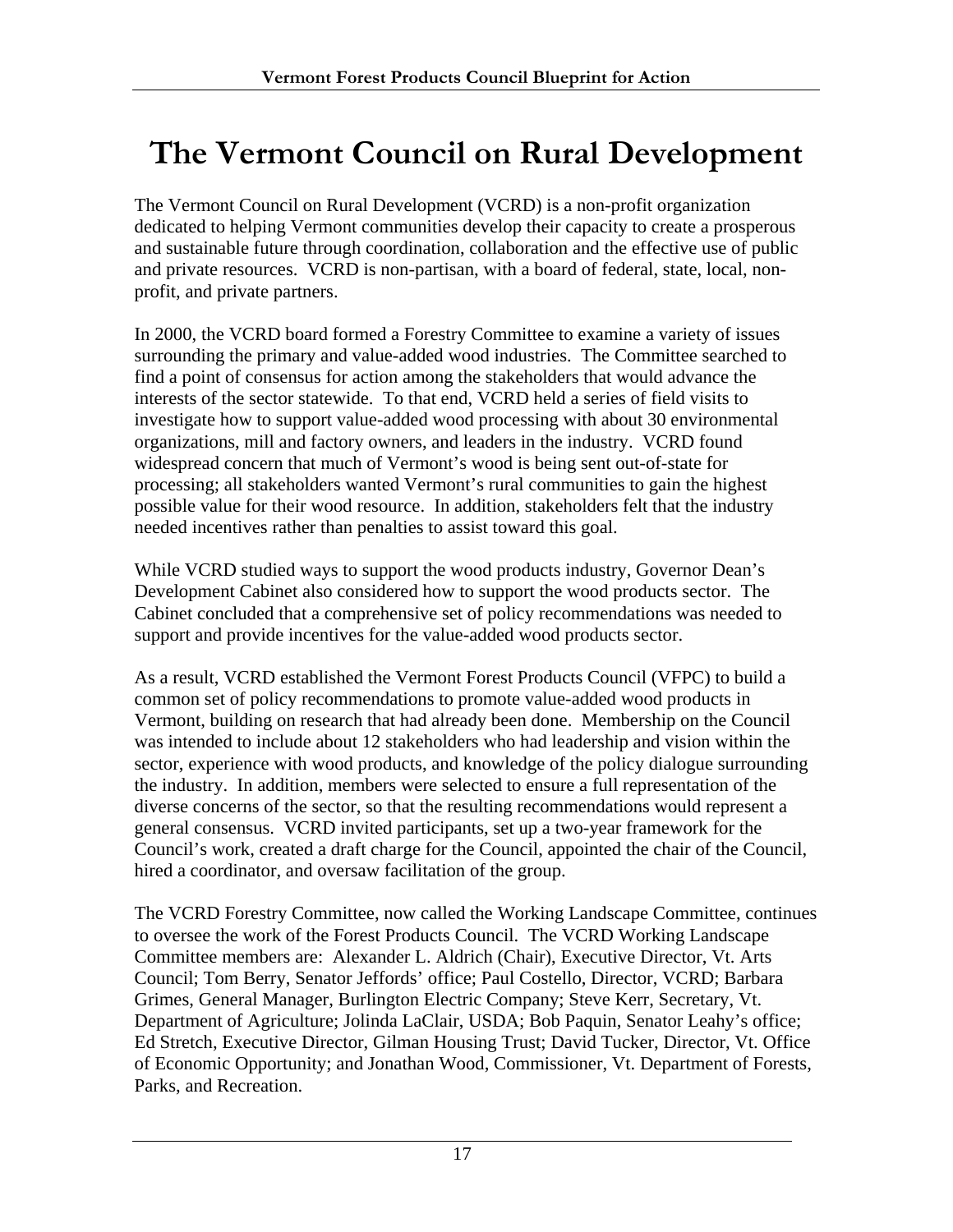### **Forest Products Council Charge**

The charge of the Forest Products Council is to evaluate issues and build recommendations to advance the promotion of value-added forest products in Vermont.

The FPC will evaluate opportunities provided by Vermont's forest resources and rural workforce to maximize the use-value of that resource by encouraging local processing, manufacturing, and craftsmanship in the production of Vermont-made wood products.

The FPC will review the history of the dialogue around forest products development, particularly the economic development recommendations of the Northern Forest Lands Council and the Forest Resources Advisory Council, the long-term practical leadership provided by Vermont's Department of Forests, Parks, and Recreation, as well as research conducted through the Department of Economic Development's Wood Products Marketing Initiative. Building on this history, the group will develop a platform for furthering "value-added" forest products development and promotion to serve the long-term interests of Vermont's rural communities.

The FPC will integrate the recommendations of previous examinations of this sector as it evaluates current issues and the needs of the sector and forms them into a platform for action.

The FPC will seek positive solutions to enhance the long-term viability of Vermont's forest products as a cornerstone of the rural economy.

The FPC is not designed to address forest practice issues, but to make specific recommendations toward public policy and private or cooperative action to support and enhance the value-added wood products economy.

#### **Goals of the Forest Products Council**

- Bring together forest products and crafts manufacturing leaders and concerned parties to enhance the health and long-term viability of the forest products sector.
- Build policy recommendations designed to promote the vitality of the value-added forest products sector in Vermont.
- Promote a positive image of Vermont's forest products businesses and manufacturers and raise the profile of this critically important sector of the state's rural economy.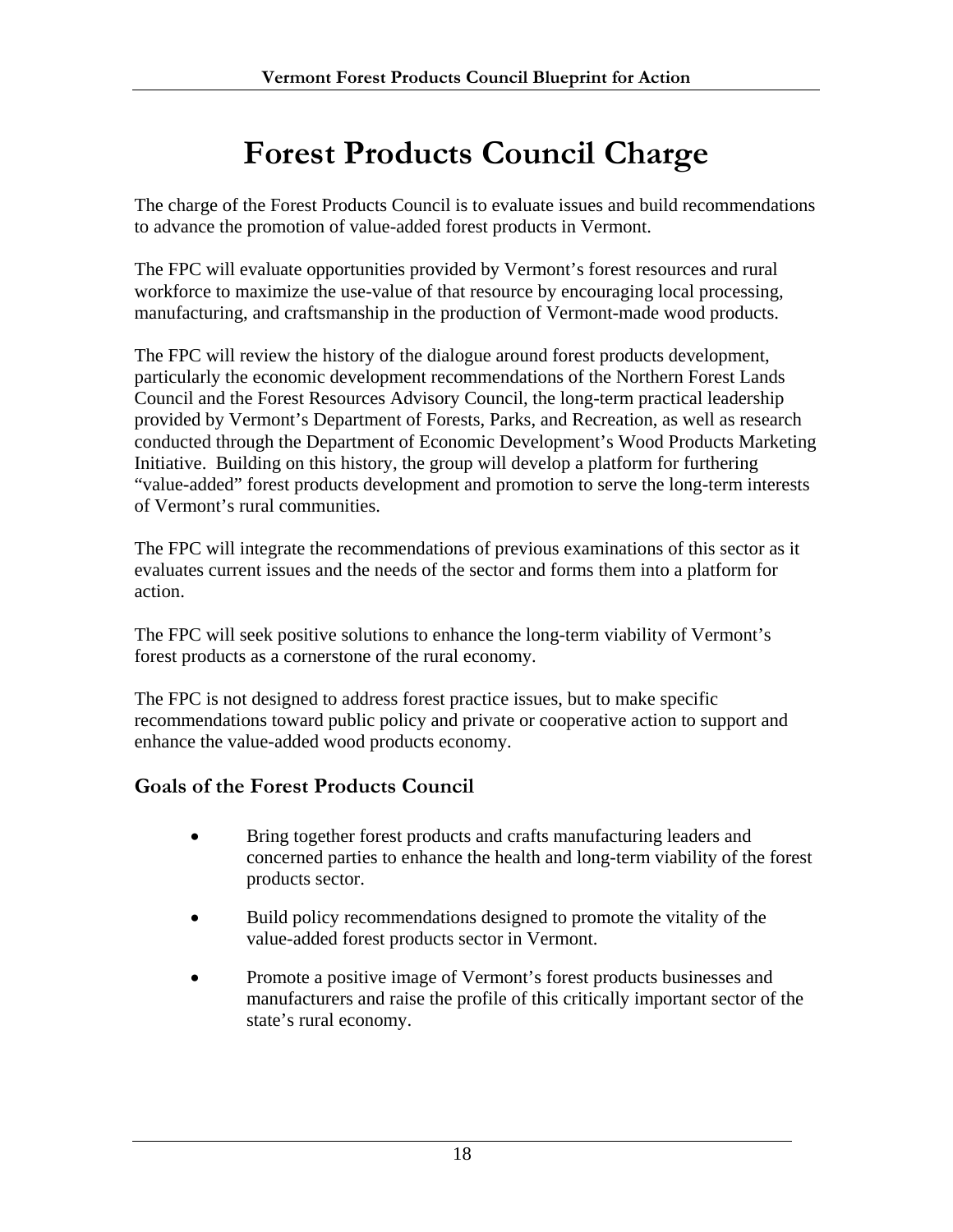- Create a statewide strategy to produce incentives for value-added forest product entrepreneurial activity in Vermont.
- Foster a results-oriented dialogue.